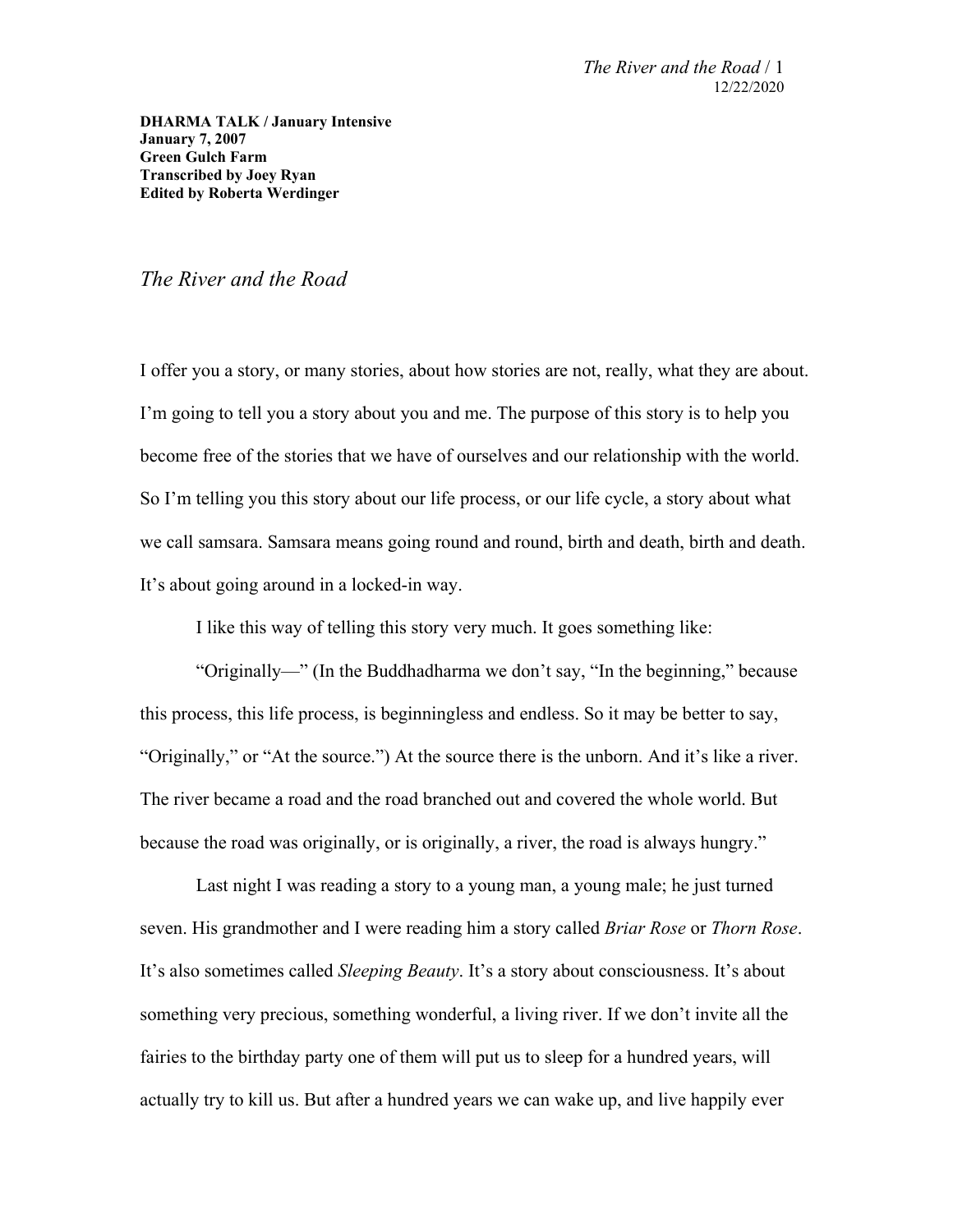after. That's the story we told the little boy last night, and this morning I would like to tell you a similar story, about going to sleep in the river and how we can wake up.

Originally, or beginninglessly, at the origin, there is unconstructedness in stillness. There is immediate realization. Then the unconstructedness is covered by mental constructions which we can grasp on to. But because these mental constructions are originally a river, they're always hungry, always desiring.

The source of our life is always here, right now, like a river. There's actually no way to get hold of the river, even though we're completely supported by it. We support it, it supports us, this is our life, but we're afraid of this world of change. And we know what to do about that: build a road, cover it with thought constructions. We've assuaged our fears because now we can hold on and maybe we'll survive. But we want to go back to the river, back to the actual world of living, pulsing change.

 Living in the river we want to maintain ourselves. We want permanence. We want to stop the flow and the change. So we project a story upon it with our mind. But then again, we want to change. We desire transformation. We desire improvement. We desire to be other than we are. That's because we *are* other than we are. We're not really a road. We're not really our thought constructions, or the stories we use to cope with change. If we start to get what we desire, we get scared and project upon it to try to get hold of it again. Because what we are is actually completely ungraspable. Nobody can get hold of us. We can't get hold of anybody else. And we love that. But we're afraid of it. So we forget this wonderful thing, we put it in a box and then we're not so afraid. But we want what's in the box, that changing, pulsing life. So round and round we go, first trying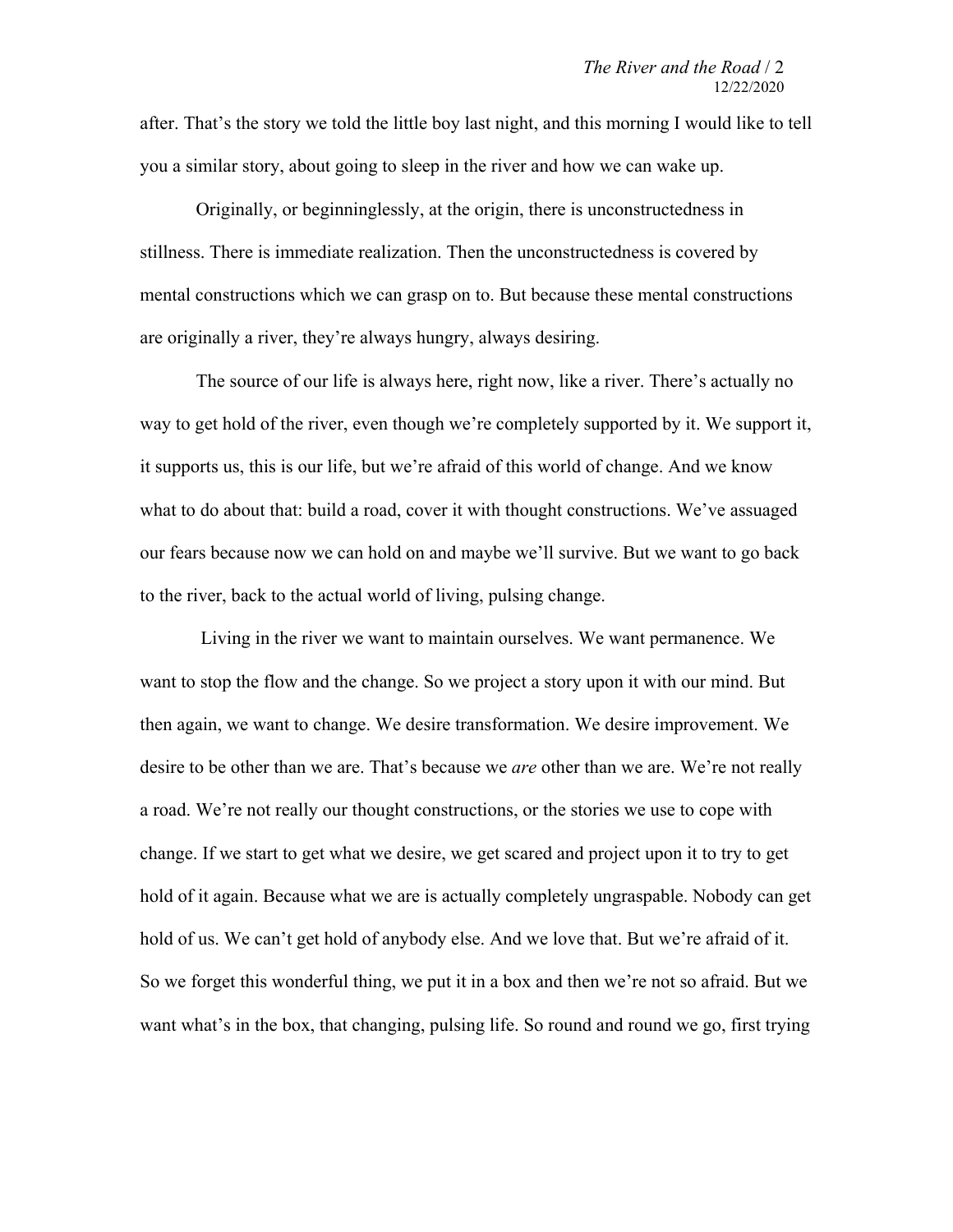to keep things from changing and being somewhat successful for a little while, then yearning for life, desiring to go back to the river.

We're always hungry when we're living in the world of thought constructions. I should say we're always hungry when living in the world of thought constructions, we hold on to them as being what they are covering. If we just see them as thought constructions, and don't forget that that's what they are, then we don't have so much desire.

Whether we are conscious of it or not, there's a deep desire to return to experience which is this flow. The source cannot be grasped and we want to go and be with what cannot be grasped. In his poem, "A Letter From Li Po," Conrad Aiken wrote, "Each morning we devour the unknown. Each day / we find, and take, and spill, or spend, or lose / a sunflower splendor of which none knows the source."

We have a practice here of getting up early in the morning. Really early, in the dark, somehow flowing out of bed. Then we sit in meditation in the hope of meeting the sunflower before we devour it, before we eat the unknown and lose it. There's a little while there in the morning when you can maybe catch the river before the road gets replaced.

In our unenlightened state we are sometimes called sentient beings. That means we are sensing, sensuous beings. We are sensuous bodies. And we live in a world that touches us and wants us to touch it. It does touch us and we do sense it. And when we sense it, the world and "us" live together. That interplay between our sensual bodies and the world is our experience. Sometimes we say our experience is born of the interplay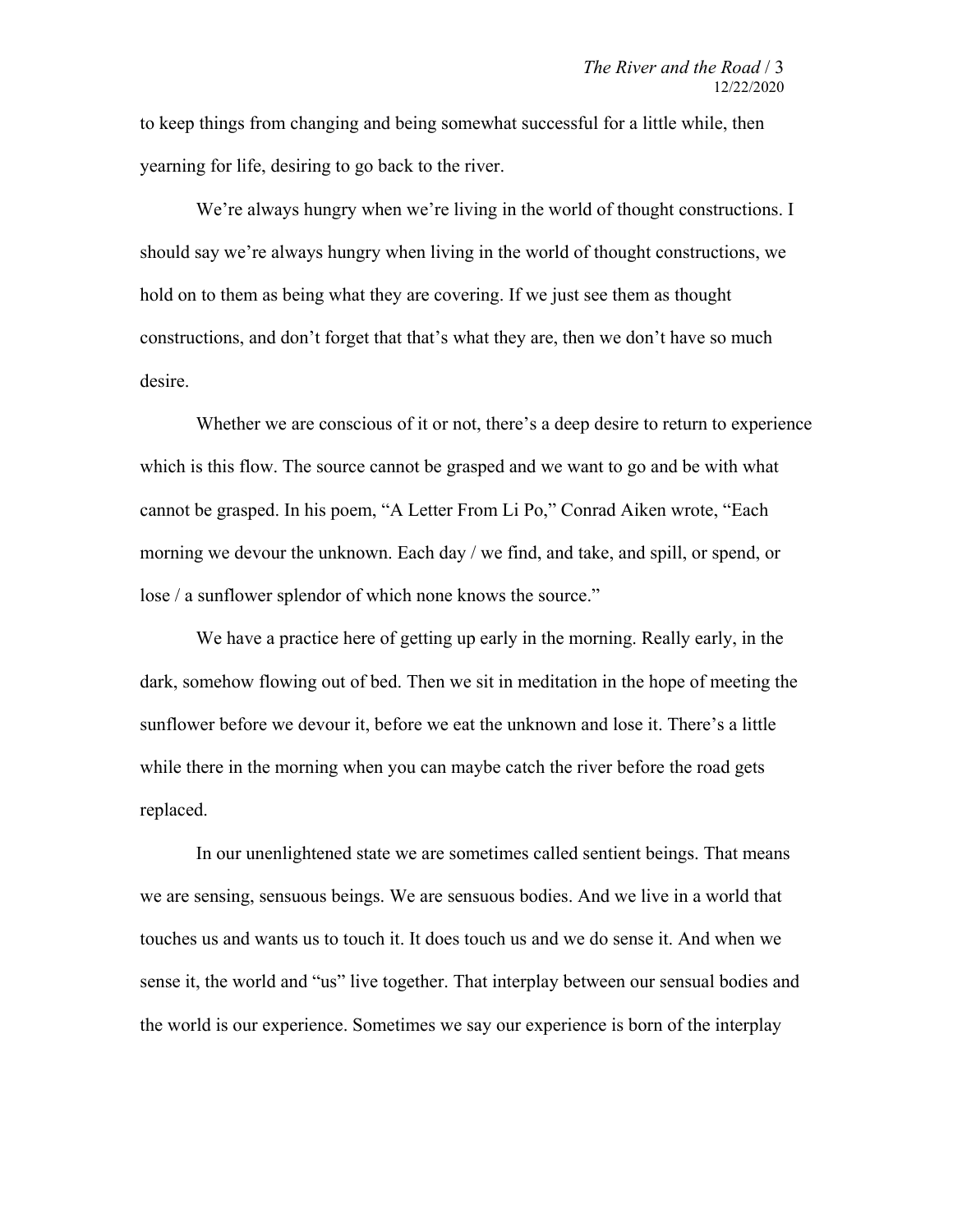between our sensuous body and the sensible world. Another way to say it is our experience *is* the interplay itself.

We are born of the interplay. We *are* the interplay. We are not just our sense organs. I am not just my sense organs, which include eye, ear, nose, tongue, body and mind. My eye organ or ear organ is not the physical eye or ear and so on, but the eye function, the ear function. My sense organs do not exist unless they're functioning. And they don't function unless they're touched. What I am is actually not my body and my mind. I am the dance between my body and the world. And so are you. That's a story about you. And a story about me. According to this story, because this experience that you are right now is born of the interplay between you and the world, you are always changing. When the world changes you change. When you're born the world is born. And when you die, it dies. Our experience is the same as our knowing. Our knowing, our cognizing, our perceiving is the interplay between our bodies and the world. Our knowing, our perceiving, our life are synonymous. And all of these are constantly changing.

Again, once we have an experience, we have abilities to misinterpret and misconceive the process, and to project upon this process of interplay a grasper and a grasped, something that can grasp and something that is grasped. We can imagine that in this flowing relationship there is a constant grasper. Then that idea spreads to what is grasped. We start to set up again the belief that this construction is substantial. Now we've got the road, because we interpret this interplay of grasper and grasped, knower and known, as having two parts. Our life doesn't have two parts *really*, it *is* the two parts. It is the dance of the two parts. This extremely dynamic dance is the life, the knowing.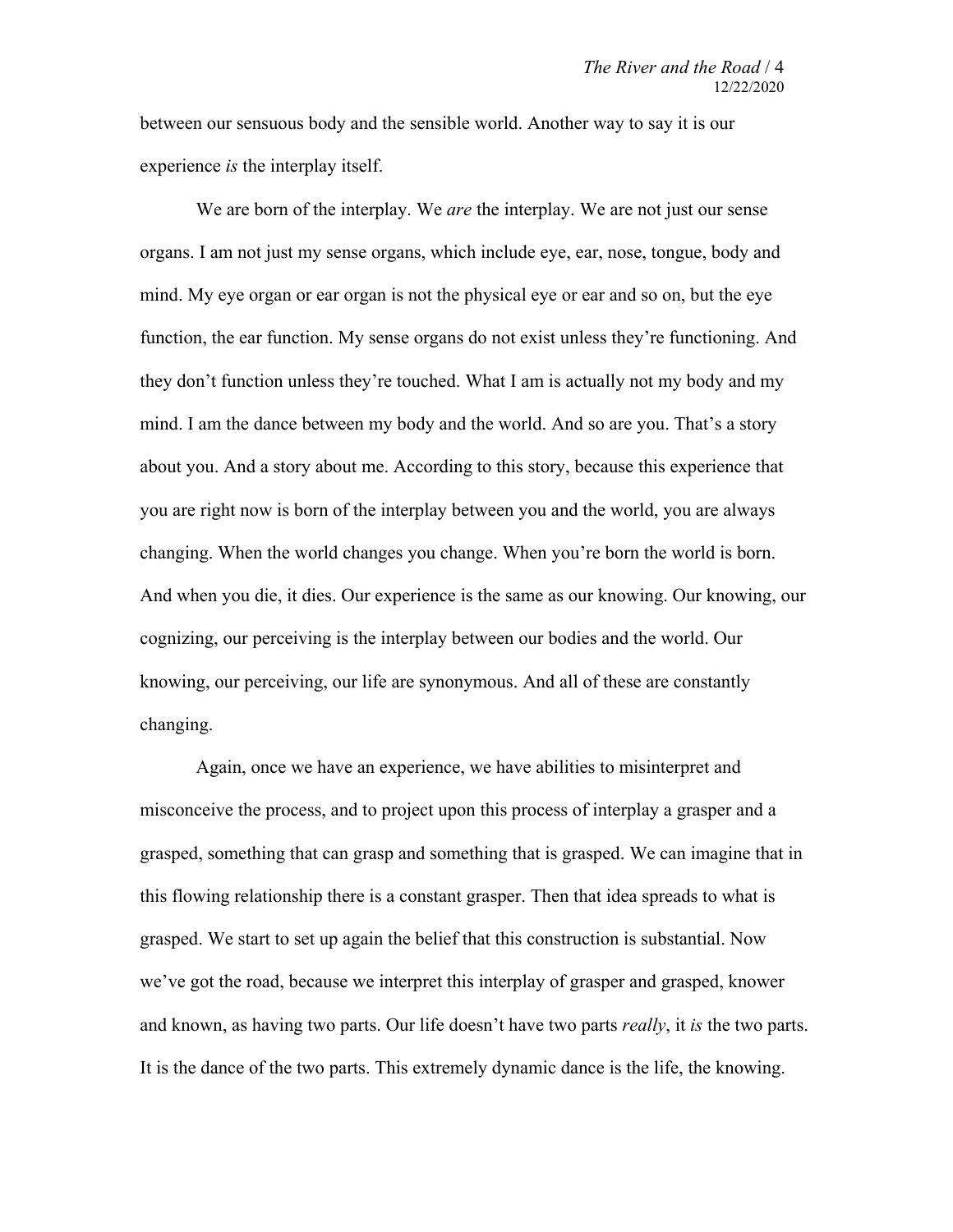Two people may be dancing, but the dance isn't the two people. You can't get hold of the dance. If you get hold of the dance, the dance is dead, the dance becomes the road. And then we yearn for the dance. Sometimes when we're really dancing we say, Hey, I can actually tolerate a few seconds of not getting hold of the dance and just enjoy it. That's why we like to dance.

It is possible to wake up and enjoy the river—fearlessly, peacefully. I tell this story in the hope that telling it will promote freedom from believing this story and all other stories. I tell the story of samsara in the hope of realizing what we call freedom and peace and the ability to act *from the river.*

So again: there's the river, then there's fear, then there's road-building, then there's desire to go back to the river, then there's fear, then there's road-building, then there's desire, and so on. This is the cycle of samsara. Studying this cycle leads to understanding it, and understanding it leads to freedom from it, even while going through it.

Because of conscious or unconscious fear of change we grasp. Feeling successful at grasping, we desire change. Getting what we desire, we become afraid and try to grasp. This is going round and round. Grasping is birth. Seeking change is death. [check]

We need to train ourselves to realize and accept this radical change [restate—what radical change exactly? – transformation of our understanding e.g.?]

In the last few days I was talking to four male *homo sapiens*. One of them was me. I talk to myself quite a bit. One of them was a person who's close to eighty. Another was a person who's kind of in the middle between zero and eighty. And one of them, when I was talking to him, it was the last day in his life of being six years old. We were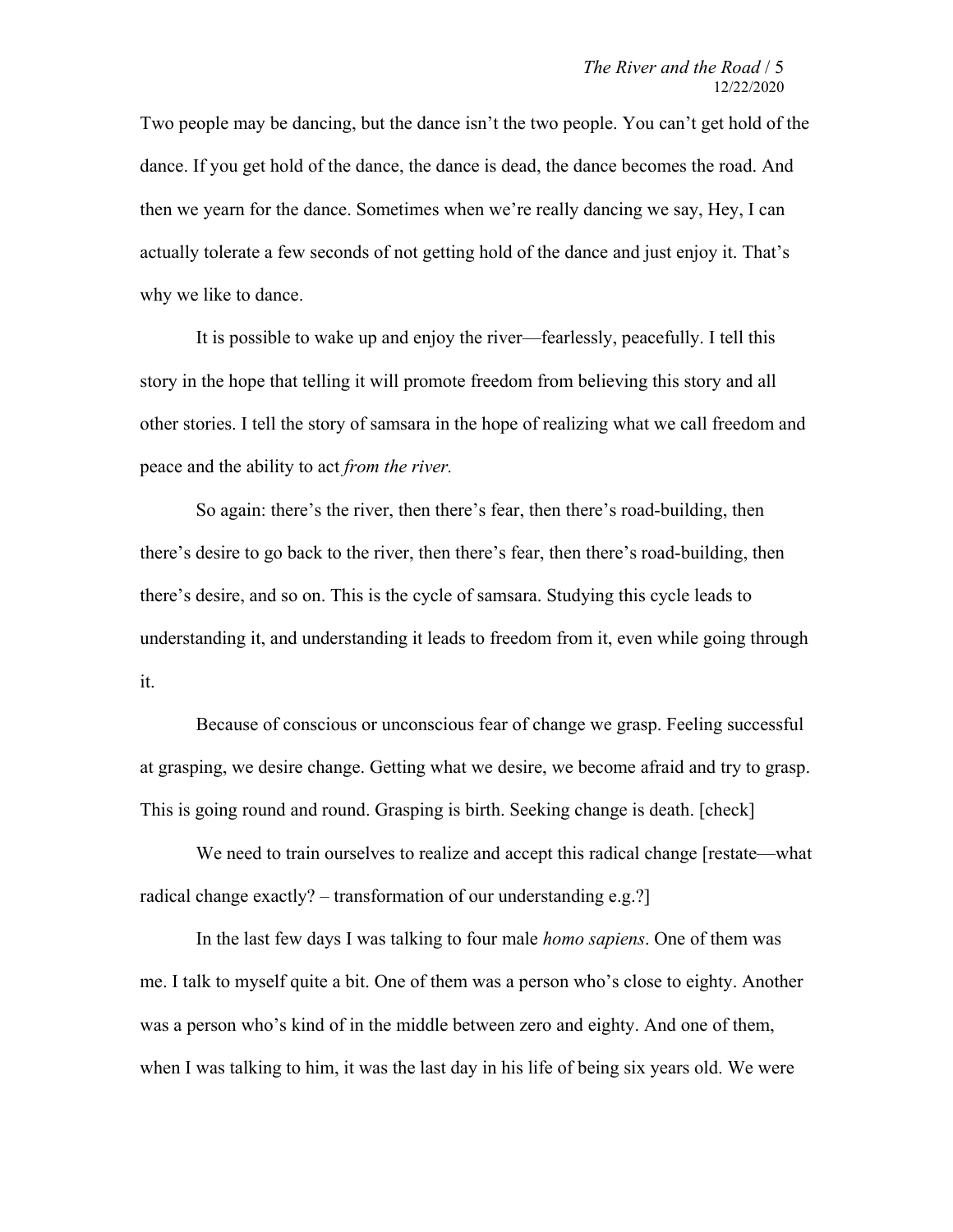walking in the dark of his last evening as a six-year-old, and I said to him, "This is your last night of being six, how do you feel?" He said, "I feel sad; I liked being six and now I'm going to lose it." He could sense the river a little bit. Then I heard from a man who was very sad also. He was crying because he misses being in the place where he was born. Now he's here; he was not born here. In the place where he was born they have very nice things. One thing they have is very nice croissant shops. He was just having some delicious pastries there a few days ago. And he was missing that. He was sad. He was crying. Then I talked to a person who was getting to being eighty years old. He was sad about losing just about everything.

I'm losing quite a bit too. I'm losing my ability to speak. You may or may not notice it. My mouth doesn't work the way it used to. My speech is becoming slurred. The tongue doesn't quite come up to the task anymore. The lips are kind of limp and unresponsive.

Change. Loss of today. We're going to lose it pretty soon. Loss of each moment. Loss of our whole life up till now.

Sadness is an offering of our wisdom body to help us go back to the river. It's a lubricant to help dive into the present moment of change. At the fullness of opening to our sadness we can open to change as it manifests as a moment of freshness, so fresh we have not yet tried to get hold of this ungraspable, extremely dynamic interplay between our body and the world which is our life, which is our knowing, which is our experience.

So sadness is a help. It comes when we're holding on to what is no longer around. Sadness is coming along and saying, "Would you please come and live *now*. Take this, feel this and come back to the present of the river." If we would open to it then we get to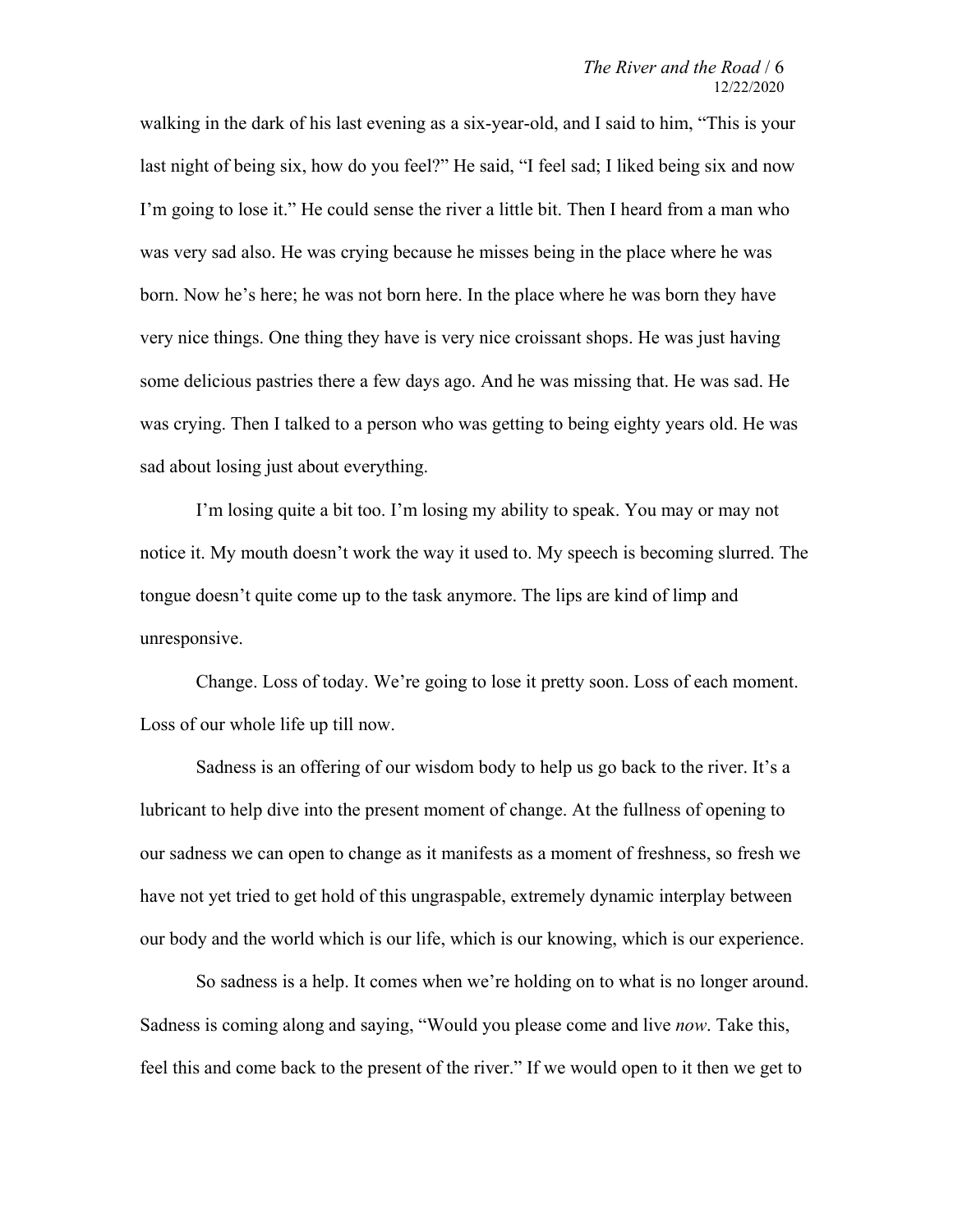deal with the present. And that's where we train. We train to realize our life and become free of our stories. It's where we find the current story, where we're not distracted by holding on to old stories which we don't have anymore. We can just deal with the present story, the present mental activity.

Right now each of us has an active mind. We are knowing, we are experiencing, we are living. We know, we sense the presence of each other, right now. We do. And that sense of being together, of living together, that's our life. We don't have a life in addition to being aware of living together. And we have the ability to actively imagine a story about this.

And I will imagine, I will. I have a mind. You have a mind. And the mind has this amazing function: it can make a story, very quickly, upon every moment of experience. Sometimes it takes a little bit of time. "Is this a friend or enemy? Let me check a little more data here. I'm not sure. He's not smiling, he's not frowning, not winking. I'm not sure if he likes what I'm saying. This is somebody to watch out for, because I don't know if he's a friend or not." That's my story. I make up these stories about everybody and everything I meet. And I desire to go back to the river rather than deal with my stories about everybody. But when I get back to the river I say, "No, thank you," and go back to doing stories again.

Story is our basic action of life. It's the basic form of what we call karma. Karma is basically mental. It's cognitive action. Karma is a cognitive representation of your relationship with the world. I have a story right now that you do have a relationship with the world. You have a body, your body interacts with the world, you become a knowing, experiencing being. Once you have this experience you have the ability to make a story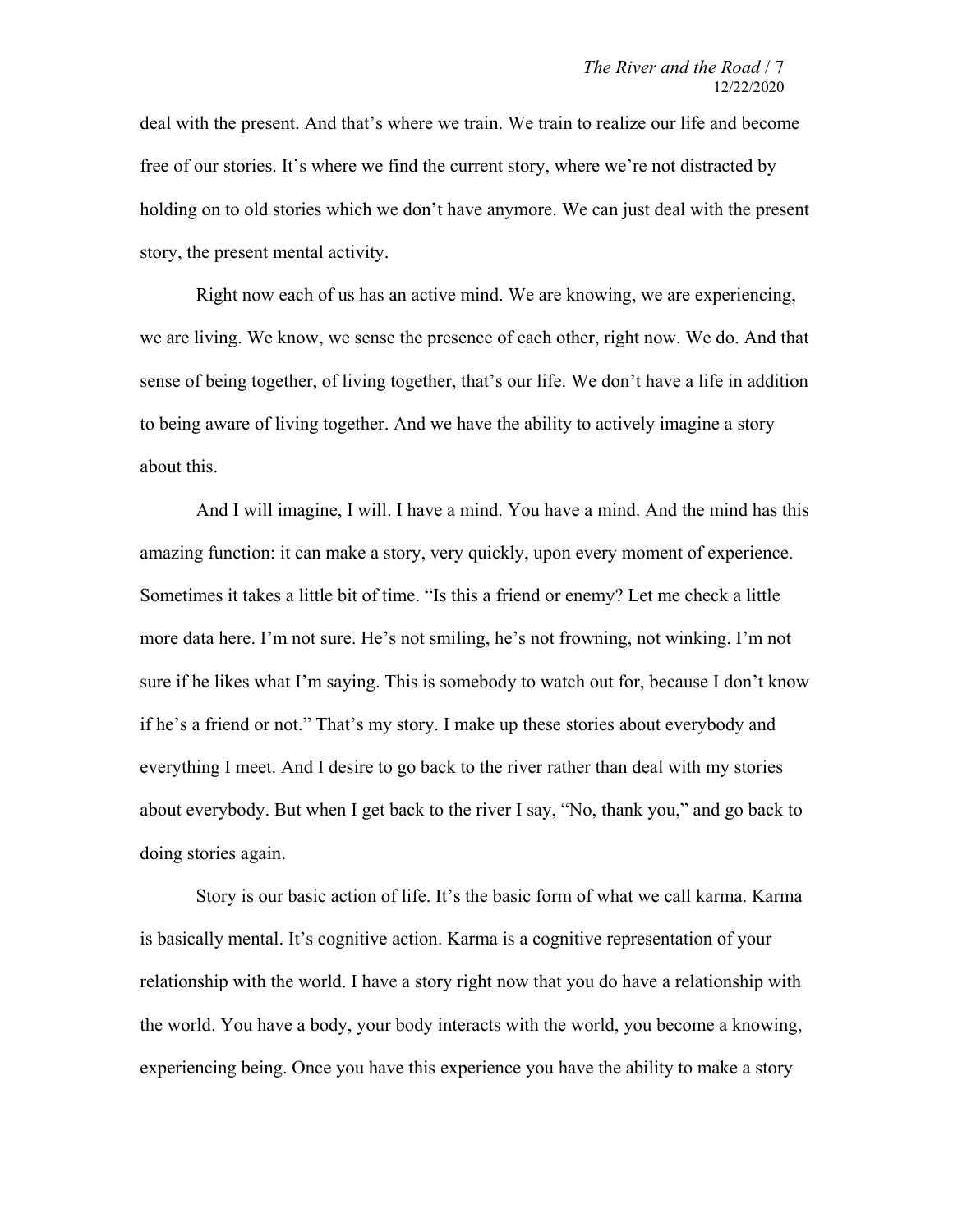about that relationship. That story is a cognitive representation of the relationship which you actually *do* have with the world. You can't grasp the actual relationship. And that's quite frightening, so you make a cognitive version of it which encloses the relationship in a nice little package. This is the same as a cognitive representation of your life because your life is your relationship with the world. We do not have a life separate from the world. We construct upon this relationship, this unconstructed relationship. We impose, we project, we overlay it with karma. This activity has consequence. And believing it heavily reinforces and weights the consequence.

A big part of the training in becoming free of fear and desire, and all the unskillful behaviors that arise in the cycle of fear and desire, the path to freedom from this entrapment is to study the process, to notice what is the current story that we have. *What is the story? What is the story?* Every moment there's a story. You never don't have a story, you never don't have a picture, a history, a herstory of what your relationship with the world is. And every story has a consequence. Your mind does this thing called imagining your relationship with everybody, each person and every person and all subgroups and all whatever. You do this with incredible, wondrous creativity. We all do. And if we're not studying this process, if we're not noticing these things, if we don't notice what we're doing, then one of the things that happens is what's called hindrance, karmic hindrance. An obstruction arises from our actions, from our imagination of our relationship which we don't attend to but which we believe. Without looking at it, we just believe it.

This is my karma. Watching it has the consequence of illuminating it. Not watching it has the consequence of darkening it and creating obstructions to becoming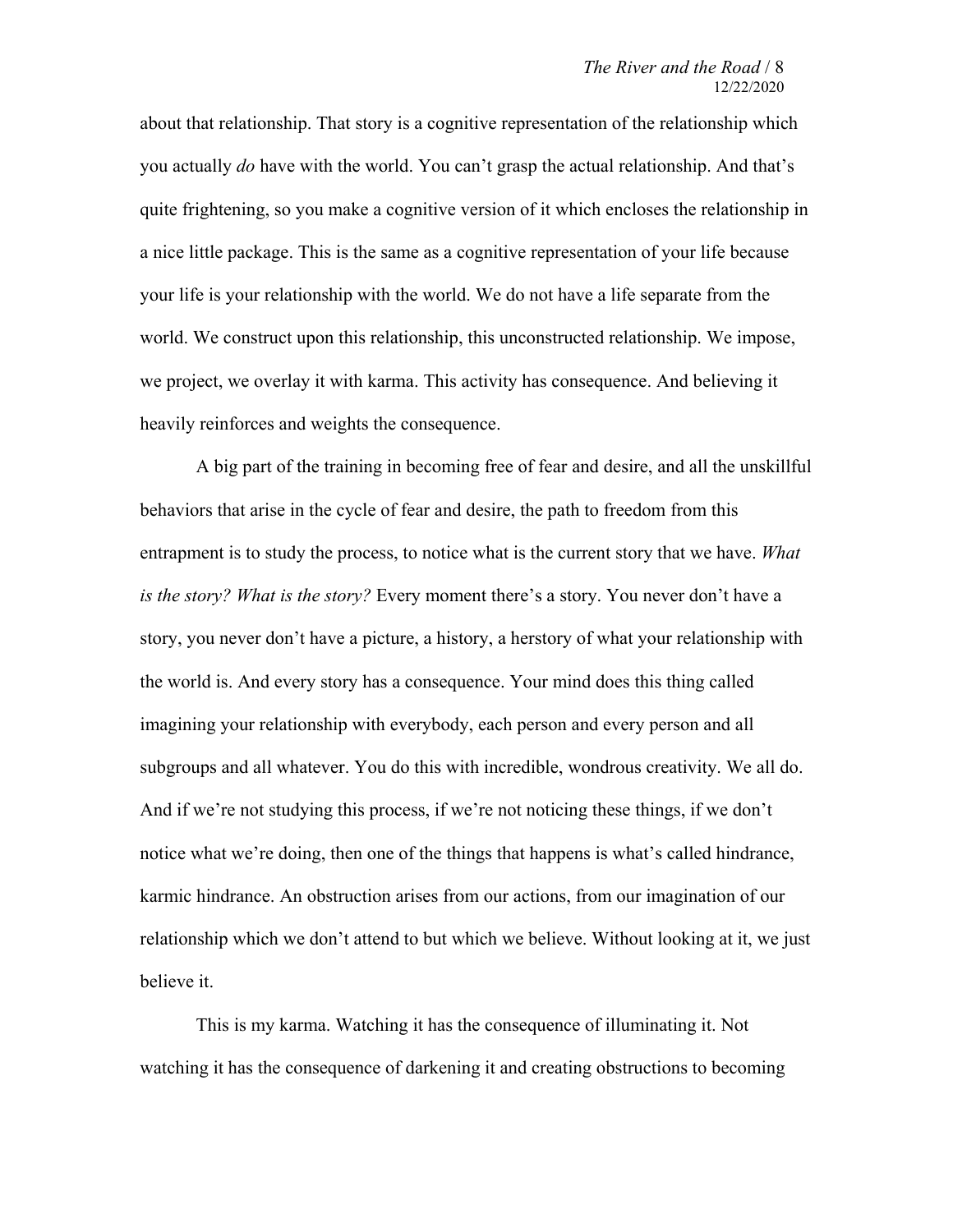free, obstructions to understanding, obstructions to experiencing our life directly. And when we experience directly with understanding, we are not afraid of the river.

We can still imagine that the river's a road, but we don't do it out of fear. We do it out of going to talk to the other people who are on roads and telling them how to study the road-building so that they can have access to the river with fearlessness. We do it out of wanting to tell them how they can build roads and work with roads without desiring to go back to the river—because they never left the river.

If we study our karma, if we study our mental activity, which infuses our verbal and our physical postures, we can become free of the fear of the river and free of attaching to the road-building, which we still have to do in order to talk to people. And we do want to talk to people who are afraid of the river. Once you're even starting to get a little bit free of the fear of the river, you want to talk to people who are. You want to give them the gift of fearlessness and invite them to come home to the waters of change. You want to show them that you can be there with them and not be afraid. We actually do live there all the time, quite nicely. But we exile ourselves from it because we're afraid, because we think we must be able to hold on to our self, which is not true. It's just our habit. There are reasons for having the habit, but there is a possibility of becoming free of it. That's the claim.

And I propose that there are three ways to validate this claim. One is by scripture, either oral scripture, oral transmission, or reading the scriptures of the tradition. Not just the Buddhist tradition—you can also read it in neurophysiology, neuropsychology, evolutionary psychology literature. You can read it many places. Another way to validate this claim is is by reasoning. And the third is by direct experience.